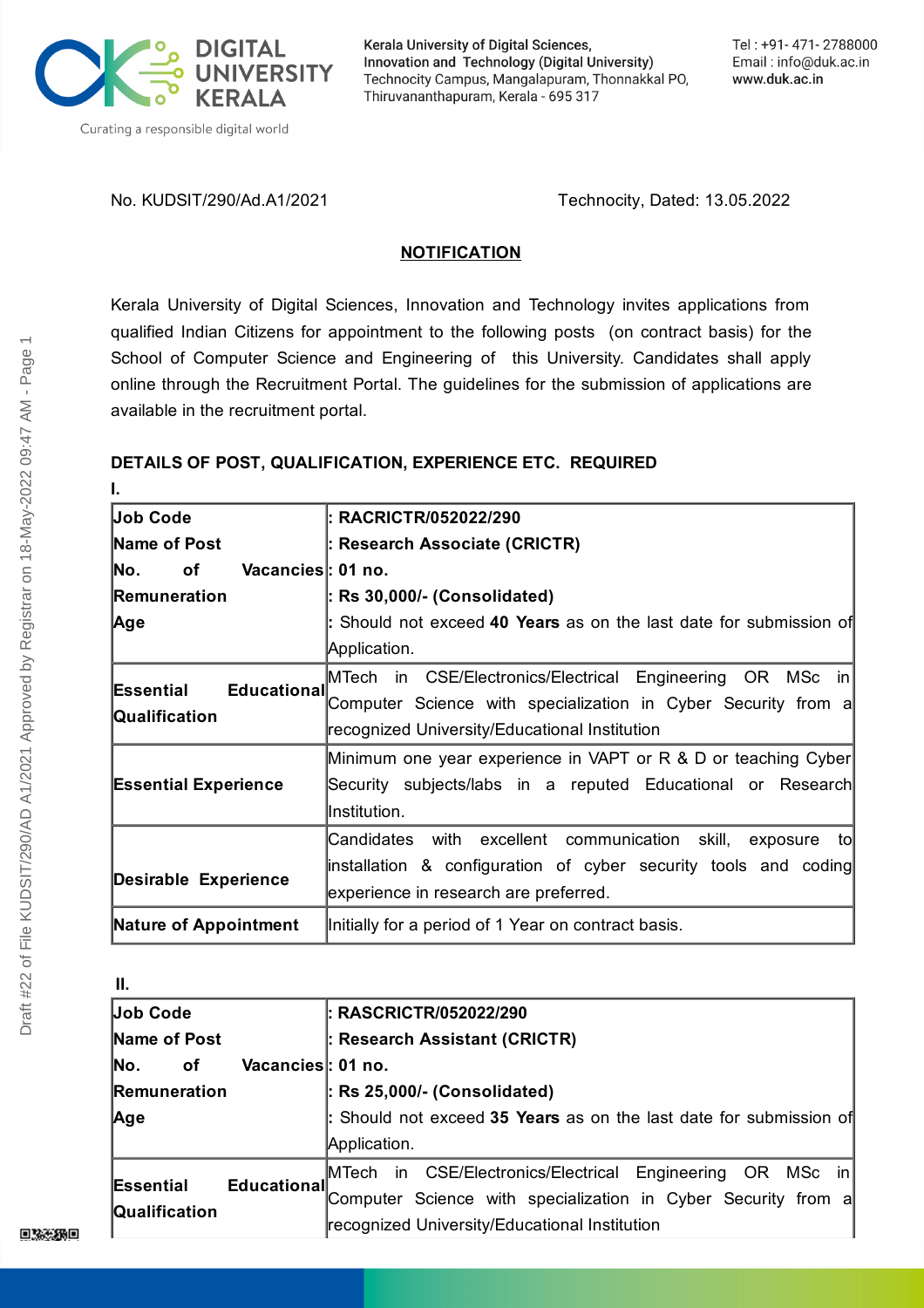| <b>Essential Experience</b> | lNil                                                                     |
|-----------------------------|--------------------------------------------------------------------------|
|                             | tol<br>Candidates with excellent communication skill, exposure           |
| Desirable Experience        | linstallation & configuration of cyber security tools, exposure to VAPT, |
|                             | knowledge of Python and Android programming are preferred.               |
| Nature of Appointment       | Initially for a period of 1 Year on contract basis.                      |

## **Age relaxation for submission of application:**

5 years for candidates belonging to SC/ ST and 3 years for OBC candidates.

### **Mode of Selection:**

The selection will be based on an interview.

### **General Instructions:**

- I. Scanned copy of the documents to prove age, qualifications, experience, etc. should be uploaded along with online application and originals to be produced as and when called for. **Applications without attaching the above documents shall be summarily rejected.** No further chance will be given for submitting the same.
- II. Candidates, who are in the service of the Government of India or any of the State Governments, etc. while applying, should obtain a No Objection Certificate from their Head of Office or Department and keep it with them. If candidates fail to produce the No Objection Certificate as and when called for, his/her candidature will stand canceled.
- III. Candidates should ensure that the particulars furnished by him/her are correct in all respects. **Anything not specifically claimed in the application against the appropriate field will not be considered at a later stage. No deviation whatsoever from the filled in data will be entertained.** In case it is detected at any stage of the recruitment that a candidate does not fulfill the eligibility norms and /or that he/she furnished any incorrect/false information or has suppressed any material fact, his/her candidature will stand cancelled. If suppression of material facts or furnishing of any incorrect/false information is detected even after appointment, his/her service is liable to be terminated
- IV. Applications submitted without fulfilling the eligibility and other norms mentioned in this Notification as well as the instructions published in the Recruitment Portal of the University will be summarily rejected.
- V. In case any discrepancy / ambiguity in the process of selection, the decision of the University shall be final and binding.
- VI. **Consequent up on adoption of self- certification provisions the University shall process the applications entirely on the basis of the information / documents provided with the application . The call for interview / appointment will be provisional and subject to physical verification of the documents.**
- VII. Canvassing in any form will entail the cancellation of candidature.